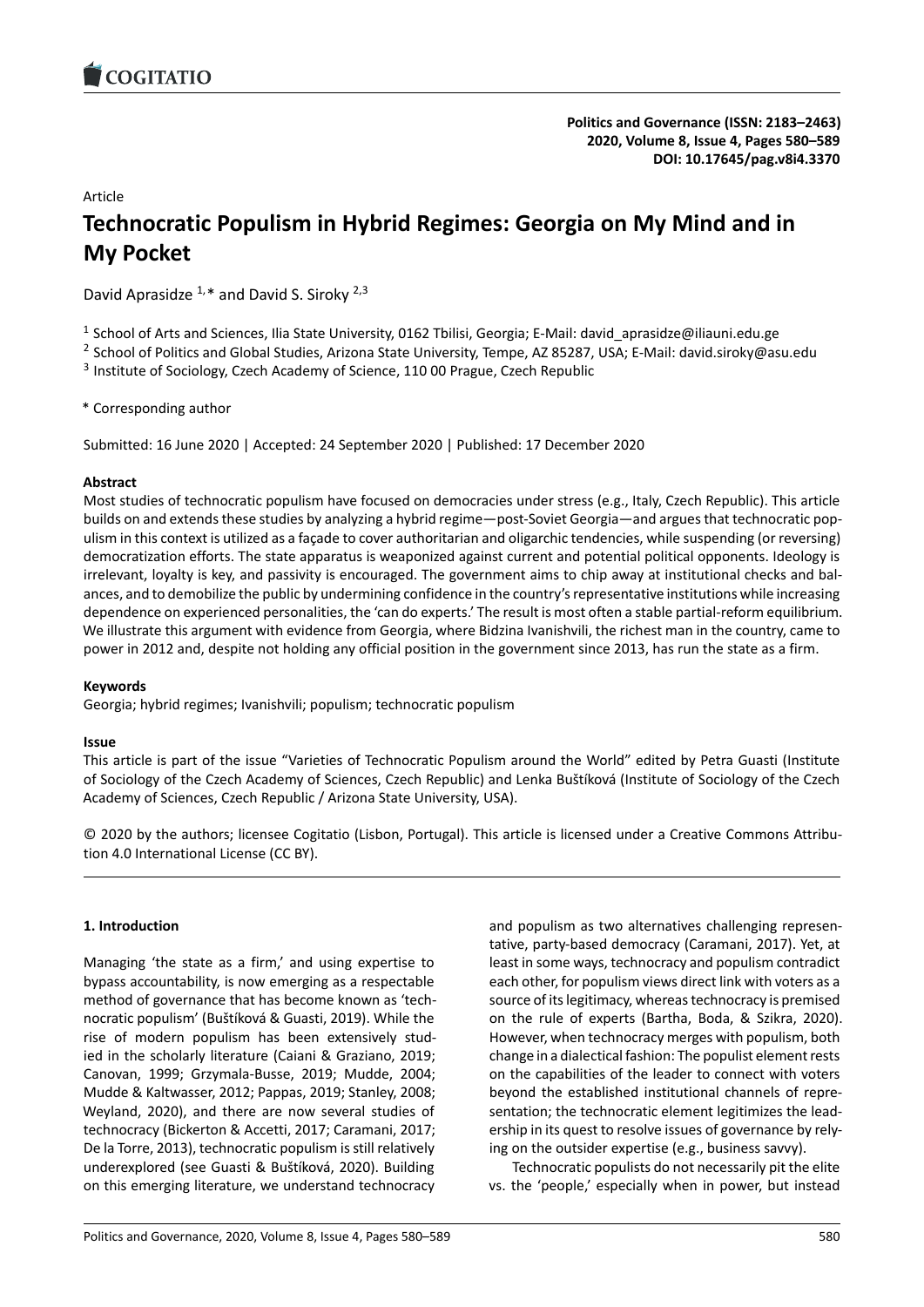carve out a category of the 'ordinary people' (Buštíková [& Babos, 2020; Buští](https://www.cogitatiopress.com)ková & Guasti, 2019). As an outputoriented governance strategy, technocratic populism supplants the traditional right–left political landscape by appealing to the people with all-purpose expertise garnered outside politics (Guasti, 2020). Despite its potentially broad applicability, technocratic populism as a framework has mostly been applied to analyzing democracies under stress in Western Europe (Silvio Berlusconi in Italy), Eastern Europe (Andrej Babiš in the Czech Republic) and Latin America (Rafael Correa in Ecuador). There is a need to extend this focus, first and foremost we suggest, to analyzing governance in hybrid regimes, and secondarily beyond Europe (its EU part) and Latin America.

This article aims to do both; specifically, this study asks: How and under what circumstances does technocratic populism emerge in hybrid regimes? What are its principal characteristics, and what strategies do technocratic populists use to stay in power and govern? Drawing on evidence from Georgia—a hybrid regime that, since 2012, has witnessed the gradual emergence of technocratic populism—we address these questions and show that hybrid regimes offer fertile soil for technocratic populism to take root because party systems are under-institutionalized, the nature of governance is elitist (March, 2017) and its quality is poor. We conclude that technocratic populism represents a new and non-trivial obstacle for democratic transitions that needs to be incorporated into debates on democratization.

First, we describe the emergence of technocratic populism and identify its main features in Georgia. This focuses on how Ivanishvili entered politics and succeeded in defeating political opponents, and then on how he constructed a new government using an 'ideology-free' business model in which he is the CEO and his main task is to select good managers. Next, we examine the specific management strategies that have characterized technocratic populist rule in Georgia. This emphasizes the specific methods that technocratic populists tend to use in an effort to undermine representative institutions, to contain opposition and to manage crises with ideologyfree balancing and the leader's direct personal involvement. The final section summarizes the analysis and discusses its implications for democratization.

# **2. Technocratic Populism in a Hybrid Regime**

I think the experience and characteristics that I gained as a result of my long business activities…will help me to correctly pursue my activities in politics. (Ivanishvili, 2011b)

This study examines the logic of technocratic populism in a hybrid regime, and focuses on Georgia—a country with a political system that has been variously characterized as 'feckless pluralism' and 'dominant power politics' (Berglund, 2014). In 2011, Bidzina Ivanishvili—the richest

Georgian (Ivanishvili's fortune amounted to US \$5,3 billion in 2013, corresponding to almost half of Georgia's GDP; Bloomberg, 2020; Gente, 2013)—created a new party, the Georgian Dream, which one year later won the parliamentary elections by a landslide. Thus began the era of technocratic populism in Georgia.

In this section, we illustrate how Ivanishvili established his image as a respectable businessman and at a crucial juncture successfully invested it into Georgian politics. Then, we describe the key characteristics of the governance model he has implemented since 2012.

### *2.1. Winning in Business, Investing in Politics*

Ivanishvili's was born in a small village in western Georgia. From a working-class family, he later moved to the capital and graduated with distinction from Tbilisi State University, then to Moscow where he received his PhD (*Kandidat nauk*, or Candidate of Sciences) from the Moscow Institute of Labor and Social Issues in 1986 (Stevenson, 2010). Ivanishvili soon abandoned the scientific path and turned to business, a largely unknown profession before Gorbachev's Perestroika. He founded a cooperative—the only private company allowed in the Soviet Union of the 1980s, followed by other firms and then a bank (Gente, 2013). While there is much we still do not know about this period of his life, we do know that post-Soviet oligarchs were usually not shy about using all available means—including corruption and criminal networks—to survive and thrive in the new era of capitalism in 'the wild East' (Braguinsky, 2009; Guriev & Rachinsky, 2005). In his rare interviews, Ivanishvili acknowledged that in order to protect himself and his businesses, he collaborated with Russian law enforcement agencies, in particular with Moscow's Regional Office for Combating Organized Crime of the Ministry of Interior. Ivanishvili even partially funded the office, which not only defended his business from criminals but also helped to 'persuade' hesitant debtors to pay their loans back on time and substituted for paying the mafia for protection and extortion ("The most mysterious," 2005).

Ivanishvili returned from Russia and settled back in Georgia in 2004, following the Rose Revolution of 2003—a peaceful upheaval that brought a new generation of politicians into power under the leadership of Mikheil Saakashvili (Siroky & Aprasidze, 2011; Wheatley, 2005). Saakashvili's government-initiated reforms propelled Georgia's rapid modernization. Ivanishvili initially supported Saakashvili in his reforms, especially during the first years when he was providing financial assistance to Georgian law enforcement agencies (Buckley, 2012). Otherwise, Ivanishvili remained behind the scenes like the mysterious Maecenas, funding theaters and museums, and bringing the intelligentsia—famous writers, actors and athletes—onto his payroll. He did not criticize the Saakashvili government, even during the 2007 crisis, when the Georgian government responded to growing political opposition with the violent dispersal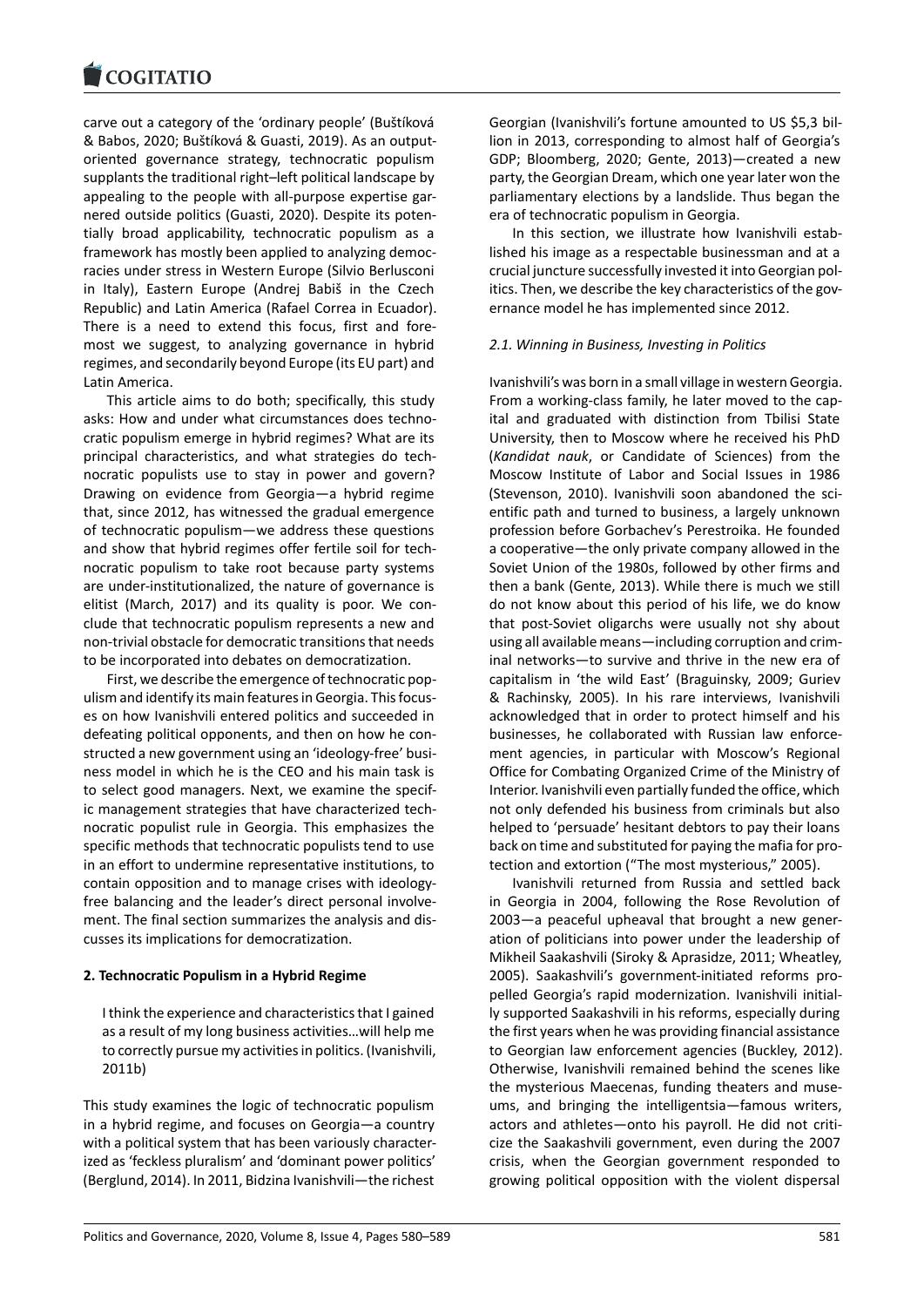of rallies and the closing down of TV channels sym[pathetic to the oppo](https://www.cogitatiopress.com)sition. He also remained silent in 2008 during the short Russian–Georgian war (Lanskoy & Areshidze, 2008).

In October 2011, however, the mysterious billionaire suddenly issued his first public statement, and announced his decision to create a new political party, saying he would run for parliamentary elections, scheduled exactly one year later, for October 2012. Ivanishvili underlined his reasons—that the authoritarian rule of Saakashvili left him disappointed and that he decided to enter politics to prevent the regime from manipulating the constitution and elections (Ivanishvili, 2011a). He stated:

Many people ask and many people are surprised, why I, a successful businessman and an absolutely prosperous person, risked everything and decided to go into politics? The answer to this question is very simple—because I see that I am losing my homeland, and when you are losing your homeland, nothing has any price—neither your property nor money, nor any privileged status. (Ivansihvili, 2011b)

This strong personal appeal came as Georgia had arrived at a critical juncture—Saakashvili's two terms in power had expired and he was banned by the constitution from the next presidential elections in 2013. A year before Ivanishvili's appeal, Saakashvili's party the United National Movement (UNM)—had initiated constitutional revisions that would have moved Georgia from a semi-presidential to a parliamentary model. This caused speculations about Saakashvili's plans to become the next prime minister (Walker, 2011), and fueled animosity towards Saakashvili's semi-authoritarian rule and harsh methods, which alienated not only other political parties but also most of the population. UNM controlled all branches of the central government, regional as well as local administrations, and marginalized all non-UNM actors. The separation between the party and the state had become increasingly blurred. Media and most of the opposition were silenced. The security services used surveillance and blackmail to harass and intimidate opponents. The appropriation of private property for dubious reasons became common practice (Hammarberg, 2013).

The fragmented opposition, with no access to necessary resources or media, was not in a position to challenge UNM in the 2012 elections. Ivanishvili changed this when he created a new party—the Georgian Dream and forged an alliance with major oppositional parties. Ivanishvili's financial resources and media access leveled the playing field. He reopened TV Channel 9, which had been defunct since 2004, and thereby provided the opposition with a nationwide platform. With the help of this coalition, Ivanishvili achieved a remarkable victory in very tense and contested parliamentary elections.

As the new prime minister, he portrayed himself as 'the nation's savior' (Atilgan & Aprasidze, 2013). His candidate, Giorgi Margvelashvili, easily won the presidential elections one year later, which completed the first peaceful transfer of power ever in Georgia. Almost immediately, however, Ivanishvili resigned and left his formal position in politics. He announced that his task—removing the authoritarian regime of Saakashvili and installing a democratic regime—had been fulfilled. He promised to be an active citizen and support and check the government as a member of civil society. He noted:

I am quitting politics, but I remain an active citizen….I promise that for at least next twenty years I will put my energy, knowledge and experience in the service of getting my homeland on its feet. I will support any government, which will serve the people. I will not get tired by reminding those who are in power that the government should serve the people and not vice versa, that we need laws to secure more freedom and not for imposing more restrictions. (Ivanishvili, 2013)

Ivanishvili never actually ceded control over his party and never truly departed from power, however. Today, he is still the most influential figure in the country and became the party chairman again in 2018. After almost eight years in power, many issues with which Ivanishvili was discontent during the Saakashvili era—political interference in business, the media and the judiciary—still remain serious problems. Moreover, as we argue in the next sections, Ivanishvili created a new obstacle in Georgian politics—technocratic populism—that has largely stalled Georgia's democratic transition and resulted in what has been called 'a partial reform equilibrium' (Hellman, 1998).

# *2.2. Georgia: A Joint Stock Company*

Ivanishvili has utilized his power to run Georgia as a firm—or, more precisely, as a joint stock company. If the CEO selects qualified managers (to fulfill the role of politicians)—Ivanishvili has repeatedly argued—the country will run smoothly like his firms. "The fact that businesses I have launched in Russia are working absolutely properly, although I have not been in Russia already for nine years, is enough proof speaking in favor of my managerial skills" (Ivanishvili, 2011b). The important trait for Ivanishvili's managers is not only competence or experience but also loyalty, which has generated a faux technocracy. Indeed, the key figures in the government are his closest followers, often former employees of his companies. Out of four prime ministers who headed the government of Georgia after him, three of them were previously managers in his companies. The current Minister of Interior (previously head of State Security Agency) and the Head of Special State Protection Service (protection of high-ranking officials) are his former personal bodyguards. The most recent Prosecutor General was his family lawyer. The current and previous Ministers of Health previously managed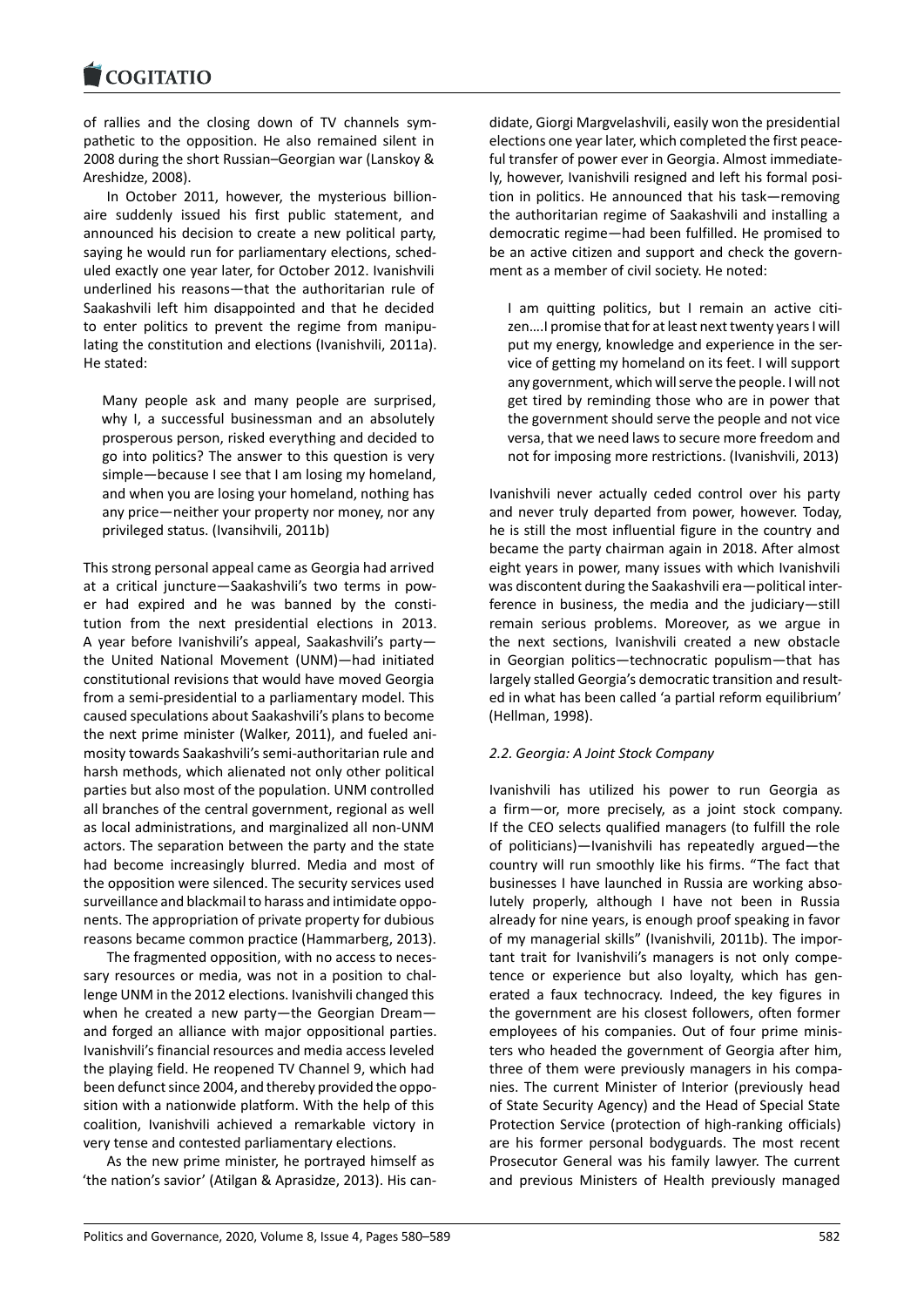the hospital which Ivanishvili has been funding in his [home municipality. T](https://www.cogitatiopress.com)hough the list is not exhaustive, it reveals that Ivanishvili runs the country like a joint stock company, where he is the Chair of the Board (and only shareholder); and the ministers and public officials are his executive officers, who can be appointed, moved, removed and reappointed at any time the chair decides based on their performance.

Ivanishvili is surrounded by an 'inner circle,' comprised mainly of former employees in his businesses that serve in key power positions. The 'outer circle' is composed of actors that are indirectly linked to the center, usually through actors in the inner circle. For instance, the parliament and ruling party are run by immediate associates of Ivanishvili, who enjoy the direct links with him, while 'the Marsh' (using an analogy to the majority in the National Convention during the French revolution of late 18th century) consists mostly of businessmen who seem more interested in securing their business interests than in the public service. Law enforcement agencies, especially the security services and prosecutor's office, are important verticals that channel information to the chair and send signals down the system. The state security agency is involved in conducting 'loyalty checks' for potential managers (in the outer circle) to determine if they can be trusted. At the same time, Ivanishvili has his own 'parallel intelligence' through a group of trusted individuals who deliver the vox populi to the leader. These individuals do not occupy any formal positions but have frequent contact with the Chair. Even in the case of closed and directly subordinated power centers (the inner circle), Ivanishvili has installed parallel mechanisms that serve as a check on them (comparable with the strategy described by Migdal, 1989). In fact, the political weight of public figures is not necessarily bound to their official positions but is based on whether or not they have direct access to the Chair. Although Ivanishvili does not seem to be directly involved with the outer circle or in every-day operative management, his existence nonetheless limits managerial creativity, especially in the outer circle, since managers wait for signals, fearing possible negative reactions, and therefore do not invest in creative solutions or take initiative without prior approval.

The result is a distortion of accountability mechanisms—high ranking officials (executive officers) feel responsible towards Ivanishvili (the company chair/the owner) rather than to public institutions with oversight functions or to the public. In short, the technocratic populist leader in a hybrid context can easily exploit and capture key institutions at the expense of its capacities and legitimacy, since politicians are managers bound to the polity *through* the Chair. This adaptive clientelistic network that has captured the state and its institutions is the real backbone of the technocratic populist system of governance in a hybrid context and generates a serious impediment to further democratization, reform and innovation.

### *2.3. Ideology is Dead! Long Live Trust!*

Technocratic populism is distinguished in part by its absence of political ideology, its unmediated relation with voters and its emphasis on expert knowledge as a source of legitimacy. It 'just gets things done,' and emphasizes trust in the leader (Guasti, 2020). The six party coalition forged by Ivanishvili in 2011–2012 was an ideological mixture of rather incompatible political voices, including left-centrist (Georgian Dream itself), liberals (Republicans, Free Democrats), centerrights (Industrialist), and nationalists (Conservative Party, National Forum) as well as few individuals representing pre-Rose Revolution era political and business groups, who saw the opportunity to return to the political scene (Atilgan & Aprasidze, 2013). Since 2016, Georgian Dream has been ruling alone, without coalition partners, but still remains an amalgam of dissimilar ideologies. Officially, Georgian Dream presents itself as a center-left party (Georgian Dream, 2020). However, this ideological angle was selected more to distinguish itself from its main adversary—the center-right UNM—since indeed, the policies of the Georgian Dream government have been all over the ideological map and not at all consistent over time (see also Section 3.3).

It is true that political parties, especially ruling ones, often lack clear ideological profiles in the post-Soviet space (Hale, 2010), and more frequently represent mechanisms of top-down political mobilization and control, centered around a single leader or a small group (Bader, 2009). It is also true that all parties in Georgia, including the UNM, have exploited populist rhetoric and policies over time, but some parties, and UNM in particular, have advanced a clear vision for modernizing the country. Georgian Dream and Ivanishvili have never tried to advance any overarching vision for Georgia's development, either domestically or in foreign policy. Instead of ideology, strategy or vision, Ivanishvili's message to the public is to trust him personally because of his managerial skills and expertise in business.

In a 2018 interview, Ivanishvili indicated that he intends to continue to play a role in the country's future for at least another decade, asking the voters to stick with him and the government of his choosing until at least 2030, when he expects Georgia to have finally reached the promised land. Georgia will at that point be past the point of no return, Ivanishvili said, with the country's gross domestic product per capita having almost tripled to \$10,000 or—fingers crossed—even \$12,000, and the Georgian dream of joining the European Union already a reality (Lomsadze, 2018).

# **3. Technocratic Populism in Three Steps: A MBA's Guide to Running a Country**

Although there is often no grand vision that unites technocratic populists, it is possible to identify several management strategies or 'best practices' that character-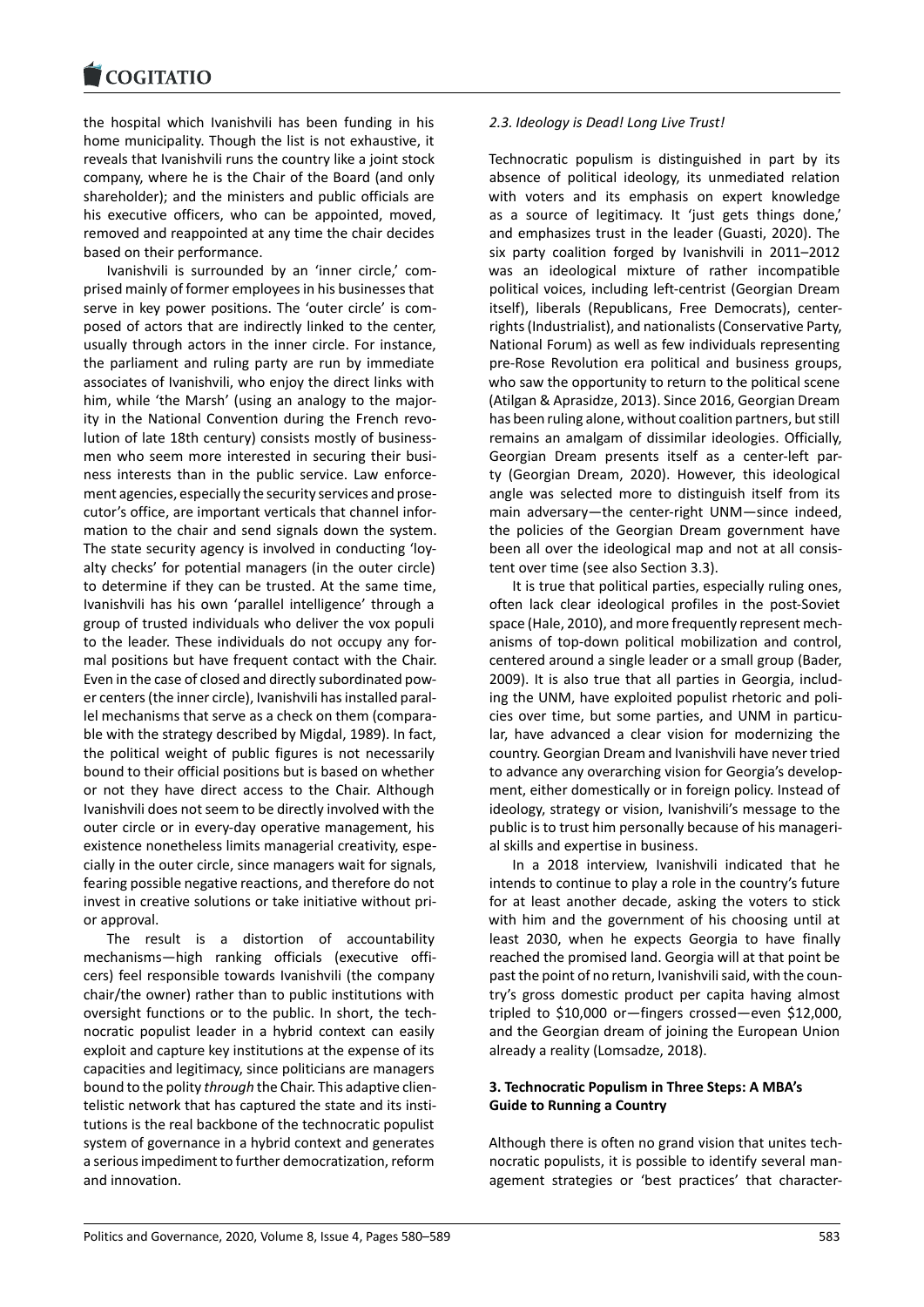#### **LOGITATIO**

ize their governance, including delegitimizing democrat[ic institutions, weake](https://www.cogitatiopress.com)ning parties, containing opposition, balancing with ideology-free populist moves, and the leader directly addressing the masses in order to demobilize public distress or protests. We address each of these in turn, and illustrate each with examples from Georgia.

### *3.1. Delegitimizing Democratic Institutions*

At the institutional level, technocratic populism—as we see with Ivanishvili—is particularly concerned about the autonomy of representative and intermediary institutions. It seeks to undermine public trust in them. Ivanishvili's efforts have thus far mainly focused on the presidency, the parliament and political parties. Indeed, public opinion polls show declining public trust in the key institutions, such as the presidency and parliament, since 2012 (see Figures 1 and 2).

Ivanishvili's efforts to undermine the power of the presidency began by promoting candidates who were neither popular nor had political experience. In the 2013 presidential elections, Ivanishvili personally, without consulting with his colleagues, nominated Giorgi Margvelashvili. A philosopher by background, Margvelashvili was appointed Minister of Education in the new government. But he lacked political experience and political party support. Many had expected Irakli Alasania—a popular politician and leader of the coalition member party Free Democrats, defense minister and Deputy prime minister in the government of Ivanishvili to be nominated ("PM Ivanishvili," 2012). In next 2018 elections, Ivanishvili backed an independent candidate, Salome Zurabishvili. The daughter of Georgian emigrants, born and raised in France, she was a political unknown, without political or public support. Zurabishvili won elections only thanks to Ivanishvili's efforts ("Highlights," 2019). However, her public approval ratings remain

among the lowest in the country. Whereas only 16 percent of people thought the president was doing a 'bad job' in 2015, 54 percent thought so by end of 2019 (see Figure 1).

Public confidence in the parliament as an institution dropped in tandem. Whereas only 14 percent of people thought the parliament was doing a 'bad job' in 2012, a staggering 57 percent thought so by 2019 (see Figure 2). During 2012–2016, Ivanishvili's Georgian Dream representation in the parliament included several representatives from other parties and the parliament was relatively more active. In the 2016 elections, Georgian Dream managed to secure a supermajority without coalitional partners. However, the party's popularity has since declined, and many of its prominent members have left its ranks. The party still retains an absolute majority in the parliament, mainly thanks to the so-called businessman-MPs in the 'outer circle' (i.e. businessmen interested more in securing their business interests than in the public service). In the last parliament, the number of businessmen-politicians further increased (Transparency International, 2017). Although, this group is usually inactive, they have been mobilized when necessary. For instance, in November 2019, the Georgian parliament (thanks to this group) blocked the country's transition from the current mixed system to a fully proportional electoral system, which had wide support from the opposition, civil society and international actors, and that the Georgian Dream and Ivanishvili personally had promised the public (Antidze, 2019).

# *3.2. Weakening Party Landscape and Opposition/Ally Management*

The weakening of the parliament has gone hand in hand with the assault on political parties. Already during the 2016 parliamentary elections, Georgian Dream started



**Figure 1.** Declining public opinion ratings for the president. Source: National Democratic Institute (2019).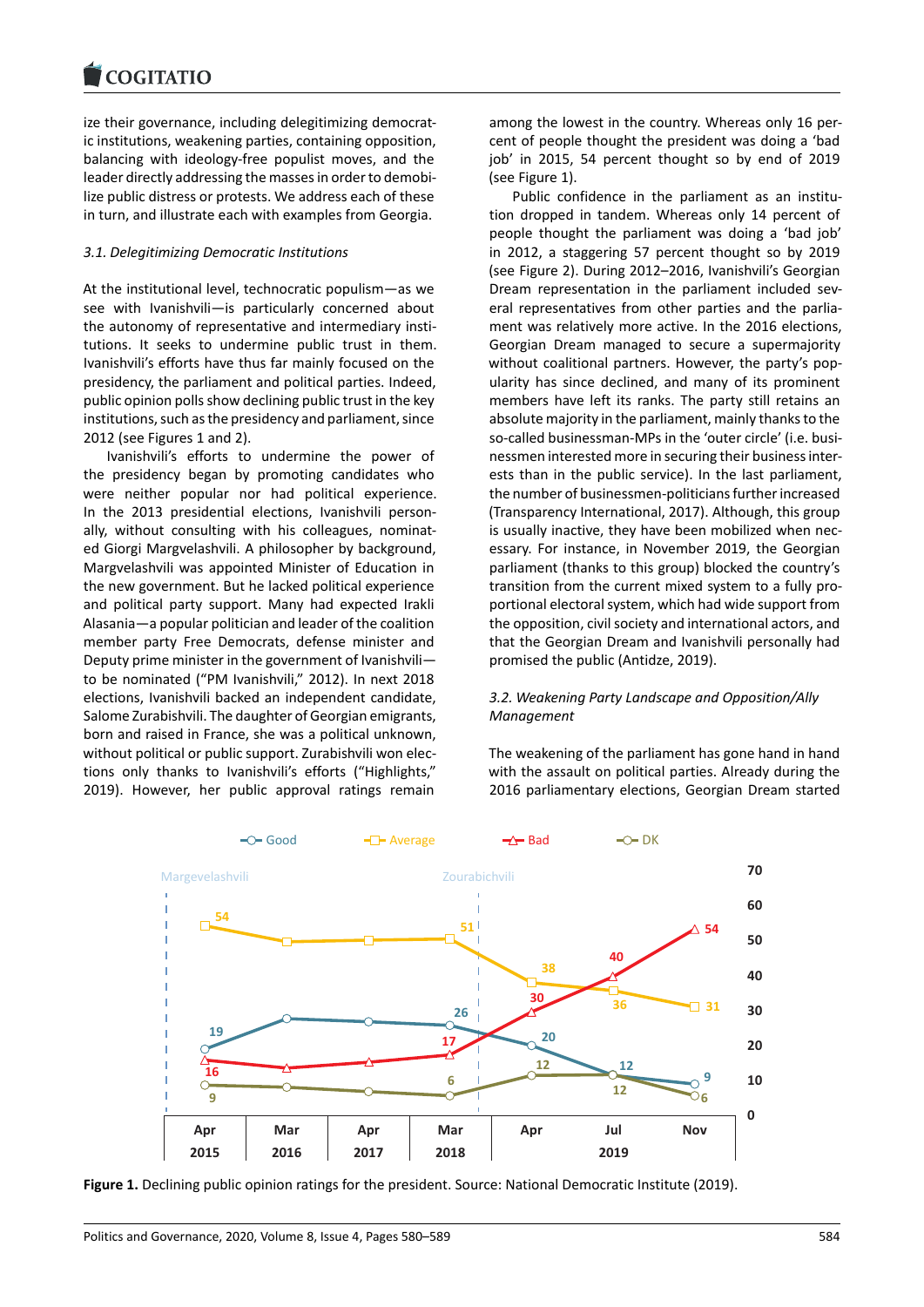

**Figure 2.** Declining public opinion ratings for the parliament. Source: National Democratic Institute (2019).

attacking its former coalition allies, blaming them for cooperating with the former ruling party, UNM. In this way, Georgian Dream tried to hinder the emergence of alternative players. Its motto 'restoring justice' (arresting officials from the previous administration and the defacto expelling of several others) served to deflect public attention away from the deterioration of democratic institutions and other domestic problems by reminding society that the mistakes of the Georgian Dream are nothing in comparison with crimes of the previous UNM government: "Our opponent is not a political party. Today, unfortunately, we stand opposite the same brutes united for revenge," said Ivanishvili amid the second round of presidential elections 2018 ("Ivanishvili addresses,'' 2018).

Georgian Dream-affiliated groups have used social media and the judiciary to attack (potential) opposition leaders. One famous case is the story of a cyberattack on the TBC Bank (one of the two leading banks in Georgia), whose leader—Mamuka Khazaradze—had announced his political plans. When the TBC Bank administration determined the location from which the attack was coming, and the media reported about the incident, the authorities did nothing because the company belonged to individuals who were perceived as friends of Ivanishvili (Transparency International, 2019). Later, however, the prosecutor's office launched an investigation into an 11 year-old case involving Khazaradze and his companion, Badri Japaridze ("Ombudsperson," 2020).

Ivanishvili's style of 'opposition and ally management' was also on display when the former Tbilisi mayor and one of the leaders of the UNM, Gigi Ugulava, was arrested in 2014 on charges of misusing public funds for party purposes. In January 2017, the Tbilisi Court of Appeal decreased the prison time and he was released. Not by chance, his release coincided with a dispute

between supporters of Saakashvili and his opponents within UNM ("Gigi Ugulava," 2017). Ugulava belonged to the wing of the opponents that split UNM into two parts. Later Ugulava became very critical of Ivanishvili and, in February 2020, Ugulava was arrested again. This time, the Supreme Court changed the ruling of the Court of Appeal and increased his prison term ("Opposition leader,'' 2020).

Finally, Georgian Dream has also pursued cooptation when necessary. In 2012, right after the election, the process of defecting lawmakers from UNM began. The UNM entered with 65 mandates in the 150-seat parliament and after one year had only 52 seats (Atilgan & Aprasidze, 2013). Many members of the 2016–2020 parliament within Georgian Dream ranks were formerly associated with UNM.

In general, when it comes to restoring justice, it is clear that cases are pursued selectively to intimidate specific individuals and create negative publicity against them, using the technocracy of the judiciary to blackmail and control current and potential adversaries.

### *3.3. Balancing and Crisis Management*

Since 2012, Ivanishvili and Georgian Dream have faced several challenges and even crises. The reactions in these critical moments can shed further light on how technocratic populists govern under duress. Crises sometimes bring technocratic populism to the fore, as when the leader engages directly with the public, appealing to his personal ability to solve predicaments.

Technocratic populists try to avoid organized protests and often follow ideology-free flipping and zigzagging. In 2014, despite criticism from nationalist forces close to the influential Georgian Orthodox Church, the Georgian Dream dominated parliament adopted an anti-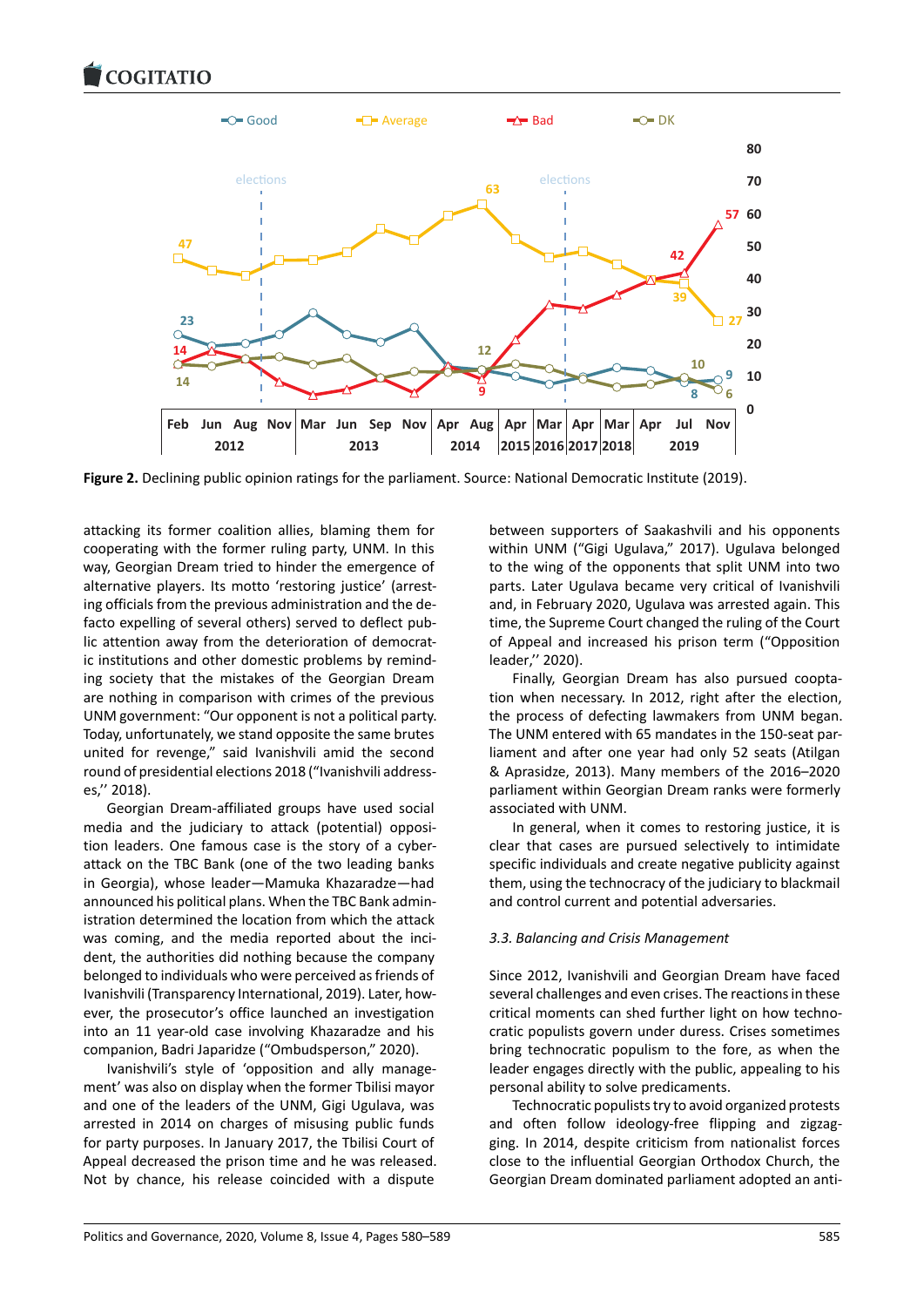#### **LOGITATIO**

discrimination law, which was a requirement to get the [visa-free regime app](https://www.cogitatiopress.com)roved by the EU. At the same time, however, Georgian Dream specified (in the constitution) that marriage is a union of a woman and a man to please the forces propagating the idea that the West would force same-sex-marriage onto Georgia (Legislative Herald of Georgia, 2018, Art. 30). In a similar balancing act, Georgian Dream introduced universal health care in 2013 to fulfill one of his electoral promises, but when public expenses skyrocketed from US\$100 million in 2014 to US\$300 million in 2017, the government reverted back to a non-universal system (Absandze, 2018).

During the presidential elections in 2018, when the Georgian Dream candidate Salome Zurabishvili failed to win in the first round, and faced the UNM candidate in the second round, Ivanishvili himself became involved in the campaign. He addressed the population with an open letter, recalling UNM's crimes, while at the same time apologizing for not having fulfilled the promises he made before: "In one year's time, I pledge to correct every mistake in governance and to use all my resources to ensure the irreversibility of the country's development"("Ivanishvili addresses," 2018). In parallel, Ivanishvili's own Qartu foundation announced an initiative to buy the so called 'bad debts' of citizens owed to banks and other lenders, worth GEL1.5 billion in total, which would concern almost 600,000 individuals ("Government announces," 2018), equaling 17 percent of all eligible voters.

'Gavrilov's Night,' in June 2019, represents another critical moment in which technocratic populist rule was on display. As part of a forum of the Interparliamentary Assembly on Orthodoxy held in the building of parliament of Georgia, Sergey Gavrilov—a Russian MP opened the forum from the chair of the speaker. Observing a Member of Parliament of Russia, which is officially regarded as an occupant in Georgia, sitting in the chair of the speaker, caused an immediate protest among the population. Thousands of people spontaneously gathered in front of the parliament building and some protesters tried to get into the parliament. The police used force, injuring more than 200 people, including police officers ("240 injured," 2019). Protests continued despite the violent collapse of the demonstration. The government acted swiftly—the speaker of parliament resigned, and Ivanishvili promised to change the electoral system to a proportional system in 2020, instead of 2024 when it had been previously planned to transition. This was the fundamental demand of the opposition and civil society, and it deescalated the situation. Later, however, when the protest wave dwindled, Ivanishvili and the Georgian Dream failed to deliver on their promise, and blamed the parliament for blocking it (Antidze, 2019). Only under international pressure was the new deal reached to change the electoral legislation in time for the 2020 elections.

In sum, technocratic populism in a hybrid regime context focuses on undermining accountability and delegitimizing democratic, representative and intermediary institutions, which could challenge the personalistic legitimacy of the populist leader if they actually carried out their watch-dog functions effectively. Technocratic populists seek to keep the opposition fragmented and discredited, for this enables the effective application of containment-cooptation strategies. Ideology-free programs and initiatives, which often contradict one another, are proposed to win popular support and to selectively buy-off voters but are withdrawn later if and when they prove too costly and/or unnecessary. Ideological flexibility allows populists to be responsive to the immediate needs of pockets of voters and to boost their popularity ratings. Most importantly, when a crisis erupts, the leader is ready to intervene and use his external expertise to fix the situation personally.

# **4. Conclusions: Technocratic Populism in Transitioning Countries**

Like Berlusconi and Babiš, Ivanishvili came into politics from the outside (as a businessman), and believed unequivocally that he could transplant the business model he had learned (in the early days of Russian capitalism) to the political realm. His experience, as it turns out, was from operating a business in the shadow of a state that had been effectively captured and was largely beholden to private interests through a parallel system of informal rule bypassing government processes.

Within a short period of time, Ivanishvili implemented a similar system in Georgia by recruiting government personnel based on personal loyalty and installing himself as the key stakeholder of the firm. Democratic institutions (parliament, presidency, political parties, civil society) that possess their own legitimacy and therefore represent a challenge to the leader are purposefully targeted and undermined. Policies are based on the promises of the leader, who presents himself as the only person in the country capable of solving its pressing problems. There is no political ideology or principle—it is just the perception that things are getting done.

In functioning democracies, if a state is captured by business, it raises concerns because it undermines liberal principles and accountability, strengthens various populist movements, and can contribute to democratic backsliding. In hybrid regimes, however, it is much worse, since it forms a new obstacle to democratization and provides incentives for stakeholders to maintain the partial equilibrium of 'façade democracies' (Carothers, 2002). In other words, the 'state as a firm' in hybrid regimes looks less like corporate capitalism and more like 'illiberal oligarchy' ("Illiberal oligarchy," 2019), where both the liberal and majoritarian foundations of democracy are renounced in favor of a corporatist and patrimonial form of governance. Technocratic populism reduces the state into a start-up firm with a small number of stakeholders and a disengaged public sphere. In a weakly institutionalized environment, this bodes ill in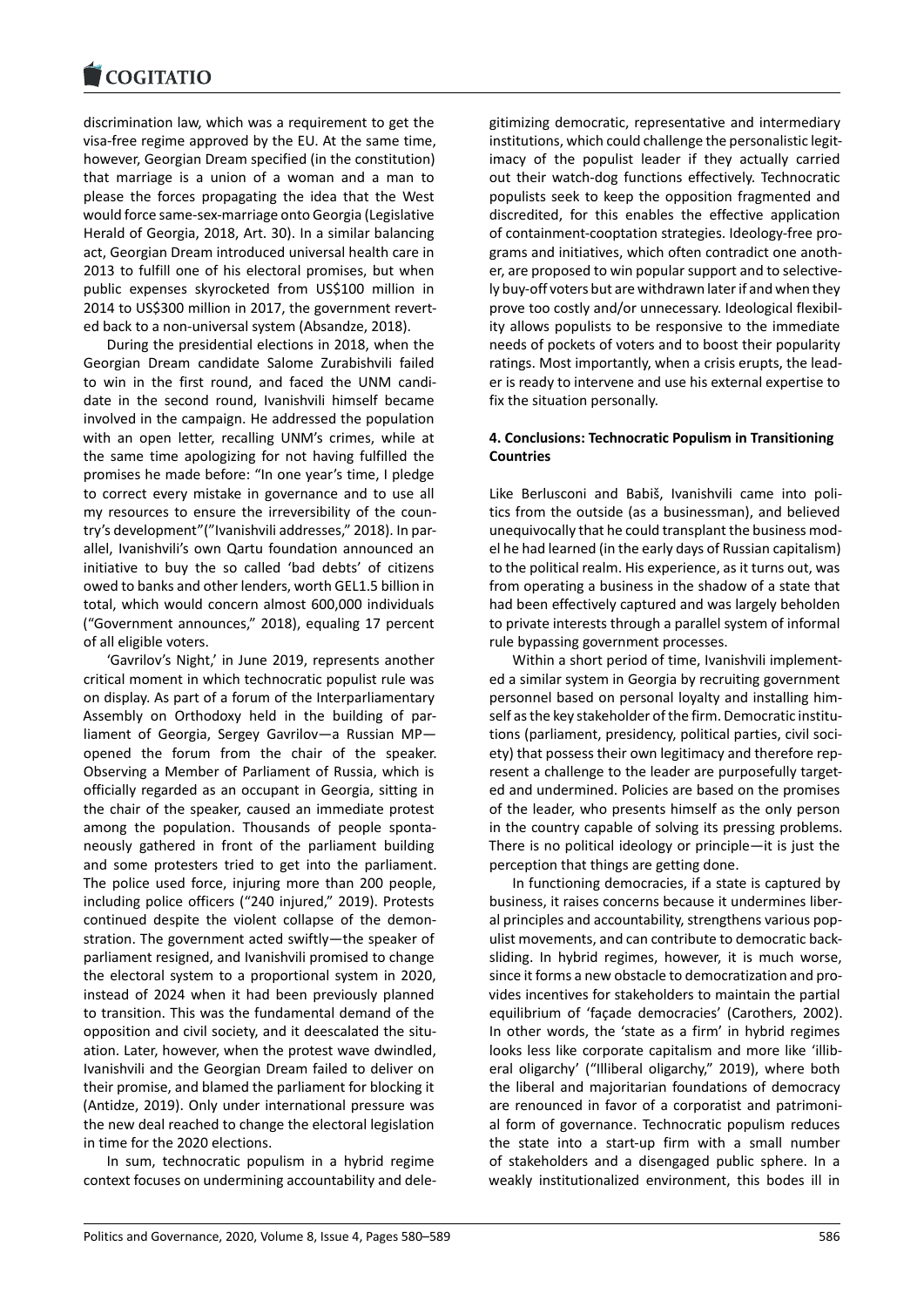### **LOGITATIO**

a world where liberal democracy seems almost every[where under attack.](https://www.cogitatiopress.com)

### **Acknowledgments**

An earlier version of this article was presented at the International Workshop: Anti-Elitism: Varieties of Technocratic Populism around the World, at the University of Jena, Germany, in February 2020. We are thankful to the Academic Editors Petra Guasti and Lenka Buštíková for excellent guidance and support throughout, and to three anonymous reviewers for their valuable comments and suggestions.

### **Conflict of Interests**

The authors declare no conflict of interests.

### **References**

- 240 injured during Tbilisi rally, including 80 law enforcers. (2019, June 21). *Agenda.ge*. Retrieved from https:// agenda.ge/en/news/2019/1642
- Absandze, T. (2018, February 6). Sakoveltao jandatsva ar aris sakovaltao [The Universal Healthcare is not Universal]. *Forbes Georgia*. Retrieve[d from](https://agenda.ge/en/news/2019/1642) [https://forbes.ge/news/3403/sa](https://agenda.ge/en/news/2019/1642)yovelTao-jandacvaar-aris-sayovelTao
- Antidze, M. (2019, November 14). Georgia's parliament fails to pass electoral changes, triggering protest. *Reuters*. Retrieved from [https://www.reuters.com/](https://forbes.ge/news/3403/sayovelTao-jandacva-ar-aris-sayovelTao) [article/us-georgia-p](https://forbes.ge/news/3403/sayovelTao-jandacva-ar-aris-sayovelTao)olitics/georgias-parliamentfails-to-pass-electoral-changes-triggering-protestidUSKBN1XO1QA
- Atilgan, C., & Aprasidze, D. (20[13\). End to an era: Transfer](https://www.reuters.com/article/us-georgia-politics/georgias-parliament-fails-to-pass-electoral-changes-triggering-protest-idUSKBN1XO1QA) of power in Georgia. *[KAS International Reports](https://www.reuters.com/article/us-georgia-politics/georgias-parliament-fails-to-pass-electoral-changes-triggering-protest-idUSKBN1XO1QA)*, *4*(12), [69–88.](https://www.reuters.com/article/us-georgia-politics/georgias-parliament-fails-to-pass-electoral-changes-triggering-protest-idUSKBN1XO1QA)
- Ba[der, M. \(2009\). U](https://www.reuters.com/article/us-georgia-politics/georgias-parliament-fails-to-pass-electoral-changes-triggering-protest-idUSKBN1XO1QA)nderstanding party politics in the former Soviet Union: Authoritarianism, volatility, and incentive structures. *Demokratizatsiya*, *17*(2), 100–120.
- Bartha, A., Boda, Z., & Szikra, D. (2020). When populist leaders govern: Conceptualising populists in policy making. *Politics and Governance*, *8*(3)*,* 71–81.
- Berglund, C. (2014). Georgia between dominant-power politics, feckless pluralism, and democracy. *Demokratizatsiya*, *22*(4), 445–470.
- Bickerton, C., & Accetti, C. I. (2017). Populism and technocracy: Opposites or complements? *Critical Review of International Social and Political Philosophy*, *20*(2), 186–206.
- Bloomberg. (2020). Blumberg billionaires index. *Bloomberg*. Retrieved from https://www.bloomberg. com/billionaires/profiles/bidzina-ivanishvili
- Braguinsky, S. (2009). Postcopmmunist oligarchs in Russia: Quantitative analysis. *Journal of Law and Economics*, *52*(2), 307–349.
- Buc[kley, N. \(2012, October 25\). Georgia's bi](https://www.bloomberg.com/billionaires/profiles/bidzina-ivanishvili)llionaire

premier: Can Bidzina Ivanishvili, once a reclusive tycoon and now the country's incoming prime minister, bring real democracy? *Financial Times*. Retrieved from https://www.ft.com/content/57de74bc-1e37- 11e2-8e1d-00144feabdc0

- Buštíková, L., & Babos, P. (2020). Best in Covid: Populists in the time of pandemic. *Politics and Governance*, *8*(4), [496–508.](https://www.ft.com/content/57de74bc-1e37-11e2-8e1d-00144feabdc0)
- Buš[tíková, L., & Guasti, P. \(20](https://www.ft.com/content/57de74bc-1e37-11e2-8e1d-00144feabdc0)19). The state as a firm: Understanding the autocratic roots of technocratic populism. *East European Politics and Societies*, *33*(2), 302–330.
- Caiani, M., & Graziano, P. (2019). Understanding varieties of populism in times of crises. *West European Politics*, *42*(6), 1141–1158.
- Canovan, M. (1999). Trust the people! Populism and the two faces of democracy. *Political Studies*, *47*(1), 2–16.
- Caramani, D. (2017). Will vs. reason: The populist and technocratic forms of political representation and their critique to party government. *American Political Science Review*, *111*(1), 54–67.
- Carothers, T. (2002). The end of the transitional paradigm. *Journal of Democracy*, *13*(1), 5–21.
- De la Torre, C. (2013). Latin America's authoritarian drift: Technocratic populism in Ecuador. *Journal of Democracy*, *24*(3), 33–46.
- Gente, R. (2013). Bidzina Ivanishvili, a man who plays according to Russian rules? *Caucasus Survey*, *1*(1), 117–126.
- Georgian Dream. (2020). About us. *Georgian Dream Party Website*. Retrieved from http://gd.ge/About-Us
- Gigi Ugulava released from prison. (2017, January 6). *Civil Georgia*. Retrieved from https://old.civil.ge/eng/ article.php?id=29748
- Government announces deal [to write off bad deb](http://gd.ge/About-Us)ts. (2018, November 11). *Civil Georgia*. Retrieved from https://civil.ge/archives/26[6476](https://old.civil.ge/eng/article.php?id=29748)
- Grz[ymala-Busse, A. \(2019](https://old.civil.ge/eng/article.php?id=29748)). How populists rule: The consequences for democratic governance. *Polity*, *51*(4)*,* 707–717.
- Gu[asti, P. \(2020\). Populism in po](https://civil.ge/archives/266476)wer and democracy: Democratic decay and resilience in the Czech Republic (2013–2020). *Politics and Governance*, *8*(4), 473–484.
- Guasti, P., & Buštíková, L. (2020). A marriage of convenience: Responsive populists and responsible experts. *Politics and Governance*, *8*(4), 468–472.
- Guriev, S., & Rachinsky, A. (2005). The role of oligarchs in Russian capitalism. *Journal of Economic Perspectives*, *19*(1), 131–150.
- Hale, H. (2010). *Why not parties in Russia? Democracy, federalism, and the state*. Cambridge: Cambridge University Press.
- Hammarberg, T. (2013, September 13). *Georgia in transition: Report on the human rights dimension: Background, steps taken and remaining challenges* (Special Report). Tbilisi: Government of Georgia. Retrieved from http://gov.ge/files/38298\_38298\_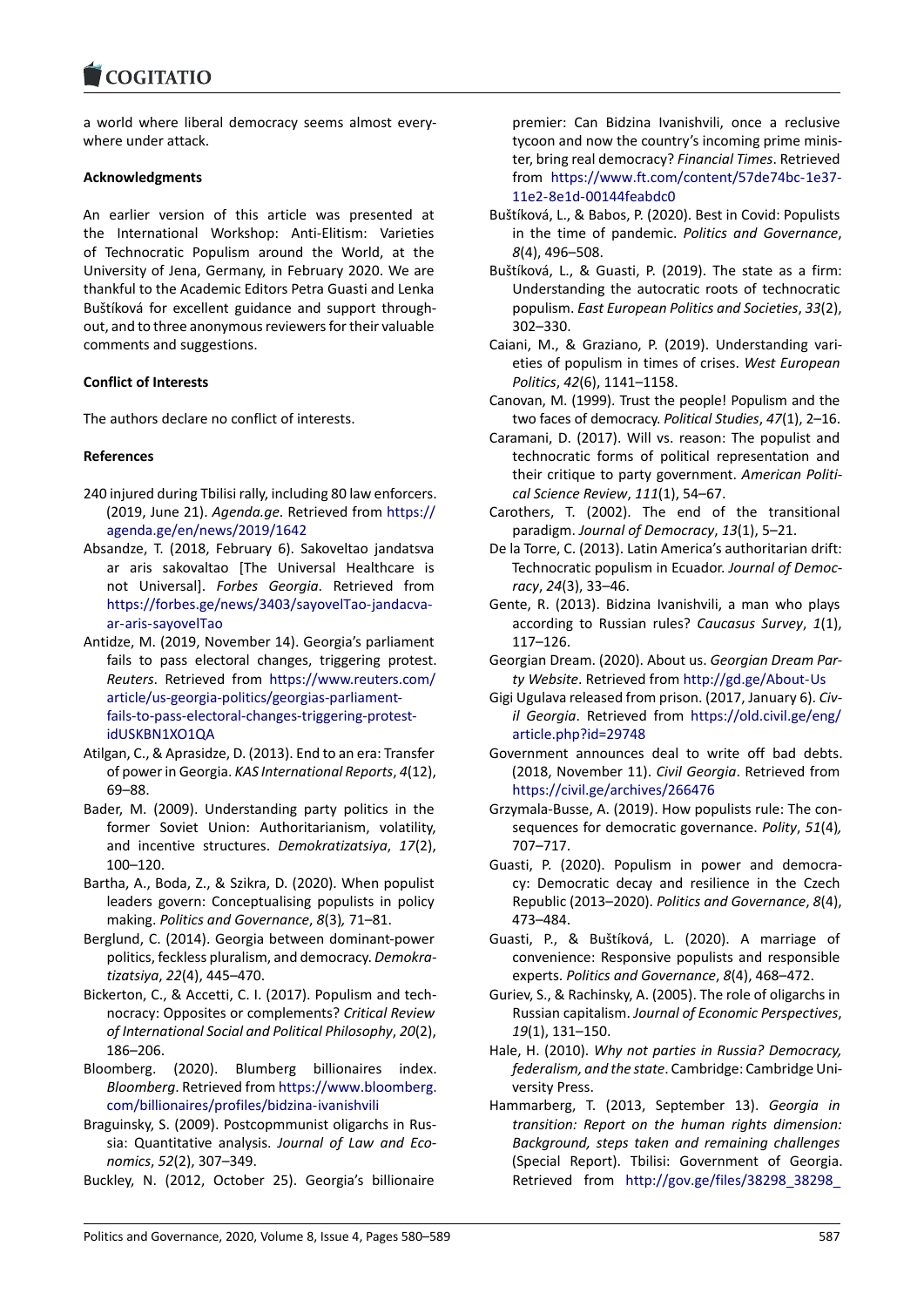595238 georgia in transition-hammarberg1.pdf

- [Hellman, J. \(1998\). W](https://www.cogitatiopress.com)inners take all: The politics of partial reform in Postcommunist transitions. *World Politics*, *50*(2), 203–234.
- Highlights: President Zurabishvili's televised interview. (2019, March 20). *Civil Georgia*. Retrieved from https://civil.ge/archives/279977
- Illiberal oligarchy lurks behind Georgia's democratic façade. (2019, November 21). *Civil Georgia*. Retrieved from https://civil.ge/archives/328613
- Iva[nishvili, B. \(2011a, October 7\). Wr](https://civil.ge/archives/279977)itten statement. *Civil Georgia*. Retrieved from https://old.civil.ge/eng/ article.php?id=24006
- Ivanishvili, B. (20[11b, October 12\). Open letter](https://civil.ge/archives/328613) to Georgian government, politicians, political parties, media outlets and Georgian citizens. *[Civil Georgia](https://old.civil.ge/eng/article.php?id=24006)*. [Retrieved from](https://old.civil.ge/eng/article.php?id=24006) https://old.civil.ge/eng/article.php? id=24023
- Ivanishvili, B. (2013, November 13). I quit politics, but remain an active citizen. *Civil Georgia*. Retrieved from https://old.civil.[ge/eng/article.php?id=26721](https://old.civil.ge/eng/article.php?id=24023)
- Iva[nishvili add](https://old.civil.ge/eng/article.php?id=24023)resses the Nation. (2018, November 5). *Civil Georgia*. Retrieved from https://civil.ge/archives/ 263703
- Lan[skoy, M., & Areshidze, G. \(2008\). Georgia's year](https://old.civil.ge/eng/article.php?id=26721) of turmoil. *Journal of Democracy*, *19*(4), 154–168.
- Legislative Herald of Georgia. [\(2018\). Constitution of](https://civil.ge/archives/263703) [Georgia](https://civil.ge/archives/263703). *Legislative Herald of Georgia*. Retrieved from https://matsne.gov.ge/en/document/view/ 30346?publication=35
- Lomsadze, G. (2018, July 27), Billionaire's big talk on his plans for Georgia. *Eurasianet.* Retrieved from [https://eurasianet.org/billionaires-big-talk-](https://matsne.gov.ge/en/document/view/30346?publication=35)on[his-big-plans-for-georg](https://matsne.gov.ge/en/document/view/30346?publication=35)ia
- March, L. (2017). Populism in the Post-Soviet states. In C. R. Kaltwasser, P. Taggart, P. Ochoa Espejo, & P. Ostiguy (Eds.), *[The Oxford handbook of populism](https://eurasianet.org/billionaires-big-talk-on-his-big-plans-for-georgia)* (pp. [214–231\). Oxford: Oxford](https://eurasianet.org/billionaires-big-talk-on-his-big-plans-for-georgia) University Press.
- Migdal, J. S. (1989). *Strong societies and weak states: State-society relations and state capabilities in the third world*. Princeton, NJ: Princeton University Press.
- Mudde, C. (2004). The populist zeitgeist. *Government and Opposition*, *39*(4), 541–563.
- Mudde, C., & Kaltwasser, C. R. (Eds.). (2012). *Populism in Europe and the Americas: Threat or corrective for democracy?* New York, NY: Cambridge University Press.
- National Democratic Institute. (2019). *Public attitudes in Georgia*. Washington, DC: National Democratic Institute. Retrieved from https://www.ndi.org/sites/

# default/files/NDI%20Georgia\_December%202019\_ Public%20Presentation\_ENG\_VF.pdf

- Ombudsperson: Khazaradze–Japaridze case materials 'do not contain' money laundering elements. (2020, January 15). *Civil Georgia*[. Retrieved from](https://www.ndi.org/sites/default/files/NDI%20Georgia_December%202019_Public%20Presentation_ENG_VF.pdf) https:// [civil.ge/archives/334675](https://www.ndi.org/sites/default/files/NDI%20Georgia_December%202019_Public%20Presentation_ENG_VF.pdf)
- Opposition leader Ugulava sentenced to 3 years in prison. (2020, February 10). *Agenda.ge*. Retrieved from https://agenda.ge/en/news/2020/422
- Pa[ppas, T. \(2019\). Populists i](https://civil.ge/archives/334675)n power. *Journal of Democracy*, *30*(2), 70–84.
- PM Ivanishvili demotes Alasania. (2012, January 13). *Civil Georgia*[. Retrieved from](https://agenda.ge/en/news/2020/422) https://civil.ge/archives/ 122550
- Siroky, D. S., & Aprasidze, D. (2011). Guns, roses and democratization: Huntington's secret admirer in the Caucasus. *Democratization*, *18*[\(6\), 1227–1245.](https://civil.ge/archives/122550)
- Sta[nley, B. \(](https://civil.ge/archives/122550)2008). The thin ideology of populism. *Journal of Political Ideologies*, *13*(1), 95–110.
- Stevenson, W. (2010). The good oligarch. *Prospect Magazine*. Retrieved from https://www.prospectmagazine. co.uk/magazine/bidzina-ivanishvili-georgiabillionaire-philanthropist
- The most mysterious Russian billionaire Boris Ivanishvili broke a vow of sil[ence. \(2005, April 7\).](https://www.prospectmagazine.co.uk/magazine/bidzina-ivanishvili-georgia-billionaire-philanthropist) *News.ru*. Retrieved from [https://www.newsru.com/](https://www.prospectmagazine.co.uk/magazine/bidzina-ivanishvili-georgia-billionaire-philanthropist)finance/ [07apr2005/ivanishvili.htm](https://www.prospectmagazine.co.uk/magazine/bidzina-ivanishvili-georgia-billionaire-philanthropist)l
- Transparency International. (2017). Business connections of MPs: Incompatible activities and undeclared assets. *Transpar[ency International](https://www.newsru.com/finance/07apr2005/ivanishvili.html)*. Retrieved from [https://transparency.ge/en](https://www.newsru.com/finance/07apr2005/ivanishvili.html)/post/businessconnections-mps-incompatible-activities-andundeclared-assets
- Transparency International. (2019). Investigation's [silence about cyberattack on TBC Bank rai](https://transparency.ge/en/post/business-connections-mps-incompatible-activities-and-undeclared-assets)ses questions. *[Transparency International](https://transparency.ge/en/post/business-connections-mps-incompatible-activities-and-undeclared-assets)*. Retrieved from [https://www.trans](https://transparency.ge/en/post/business-connections-mps-incompatible-activities-and-undeclared-assets)parency.ge/en/post/ investigations-silence-about-cyberattack-tbc-bankraises-questions
- Walker, C. (2011). *The authoritarian dead end: The [Arab Spring's implications for the fo](https://www.transparency.ge/en/post/investigations-silence-about-cyberattack-tbc-bank-raises-questions)rmer Soviet Union.* [Washington, DC: Freedom House. Retrieve](https://www.transparency.ge/en/post/investigations-silence-about-cyberattack-tbc-bank-raises-questions)d from [https://fre](https://www.transparency.ge/en/post/investigations-silence-about-cyberattack-tbc-bank-raises-questions)edomhouse.org/sites/default/files/ inline\_images/NIT-2011-Release\_Booklet.pdf
- Weyland, K. (2020). Populism's threat to democracy: Comparative lessons for the United States. *Perspectives on Politics*, *18*[\(2\), 389–406.](https://freedomhouse.org/sites/default/files/inline_images/NIT-2011-Release_Booklet.pdf)
- Wheatley, J. (2005). *[Georgia from national awa](https://freedomhouse.org/sites/default/files/inline_images/NIT-2011-Release_Booklet.pdf)kening to Rose Revolution: Delayed transition in the former Soviet Union*. London: Routledge.

# **About the Authors**



**David Aprasidze** [is a Professor of Pol](https://www.ndi.org/sites/default/files/NDI%20Georgia_December%202019_Public%20Presentation_ENG_VF.pdf)itical Science at Ilia State University, Tbilisi, Georgia. He received his PhD from Hamburg University, Germany, and was a Fulbright scholar at Duke University, North Carolina, US. At various times, he has worked for public agencies and international NGOs operating in Georgia and has expertise in higher education management. His research interests include on political institutions and democratization.